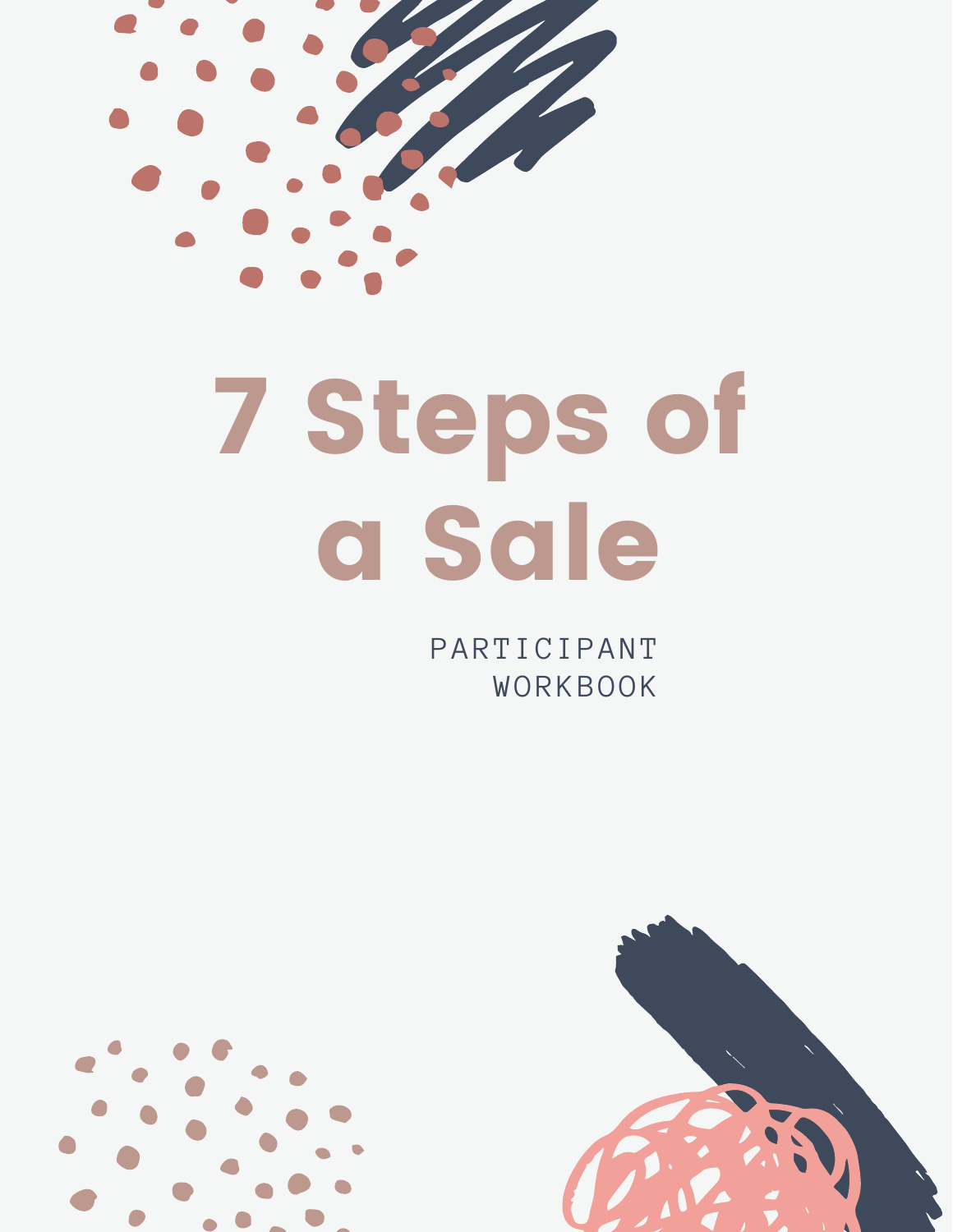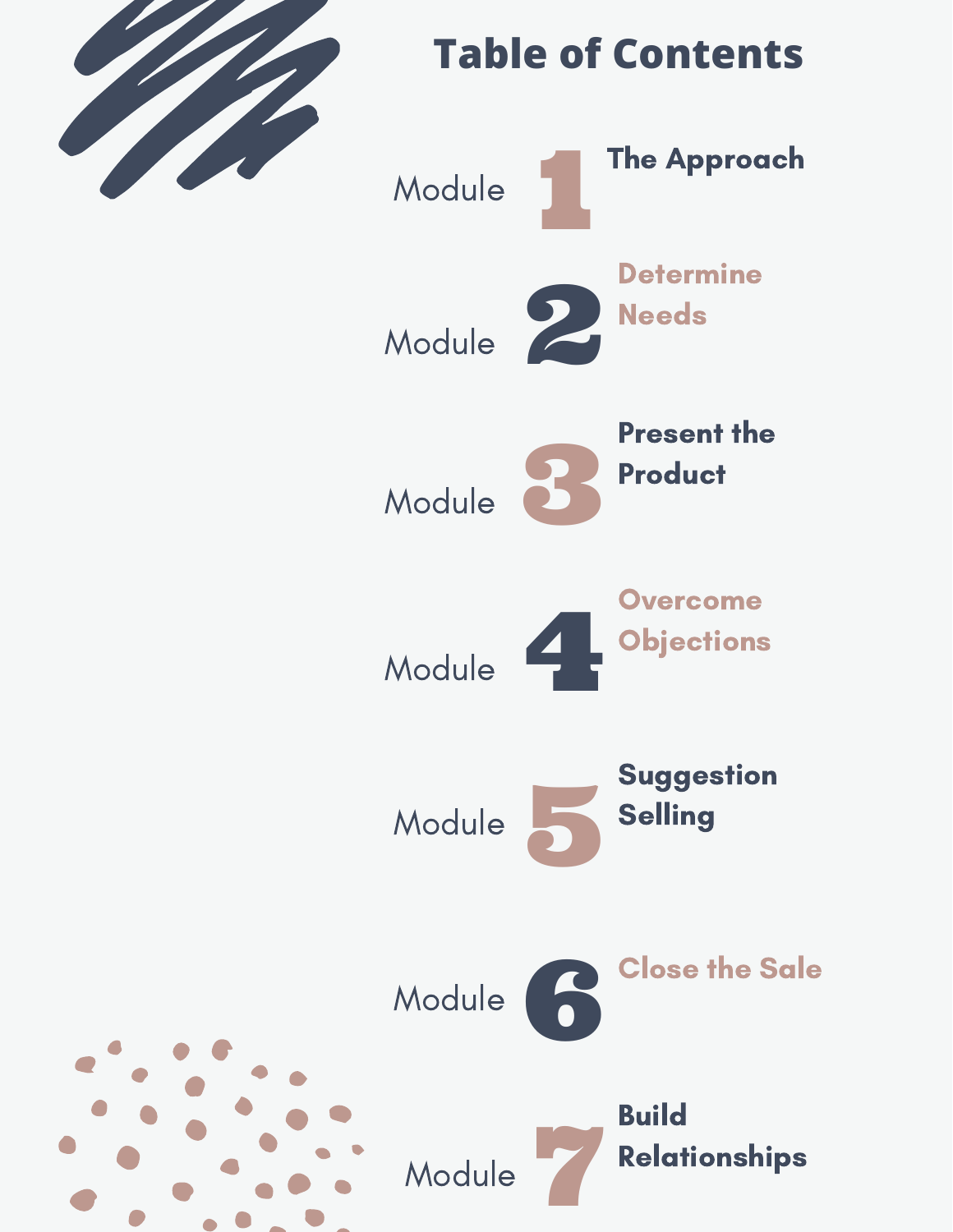

#### $\mathbf{2}$ Present the Product Module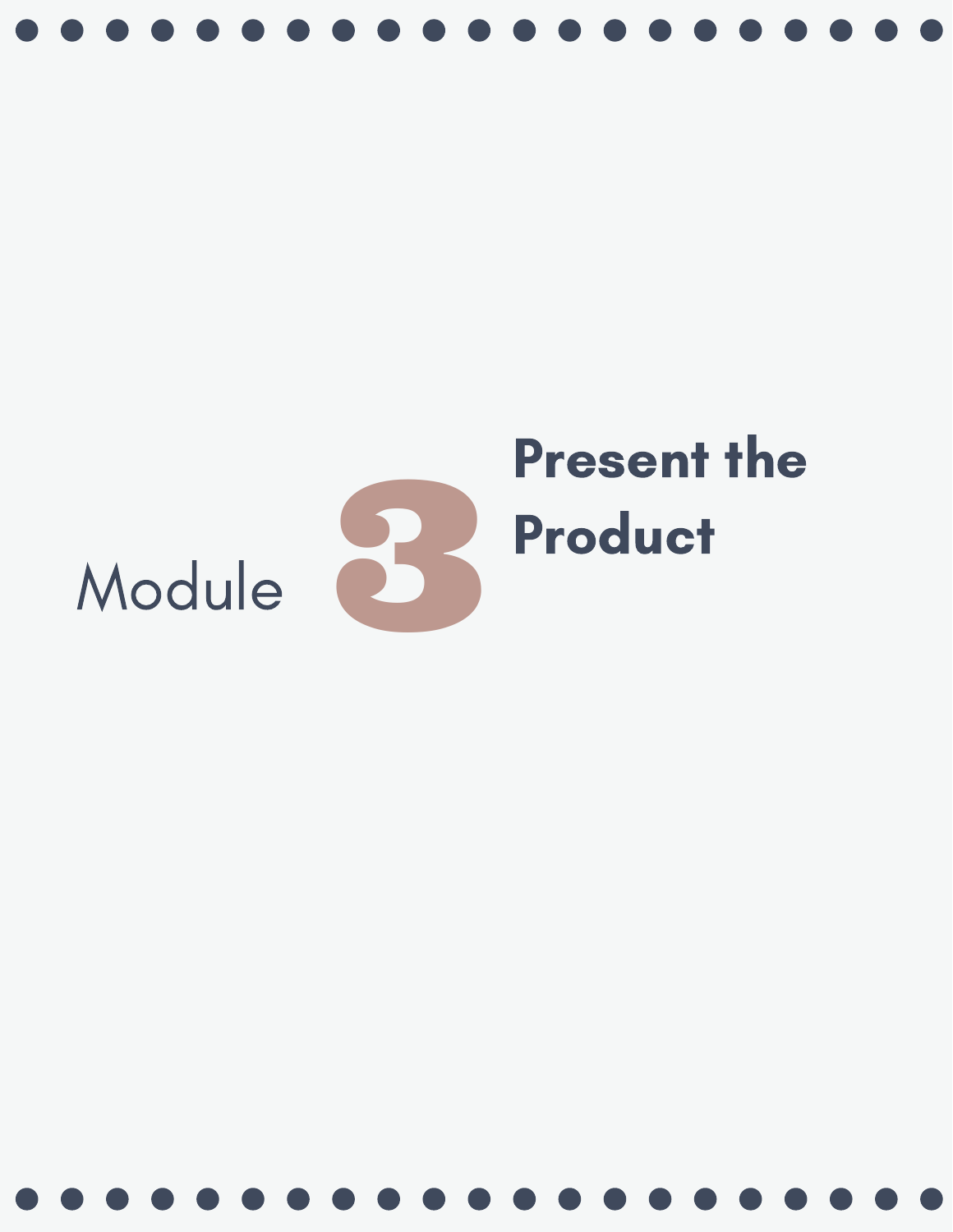

**Directions** Use the chart to take notes about how to create an effecrtive product presentation.

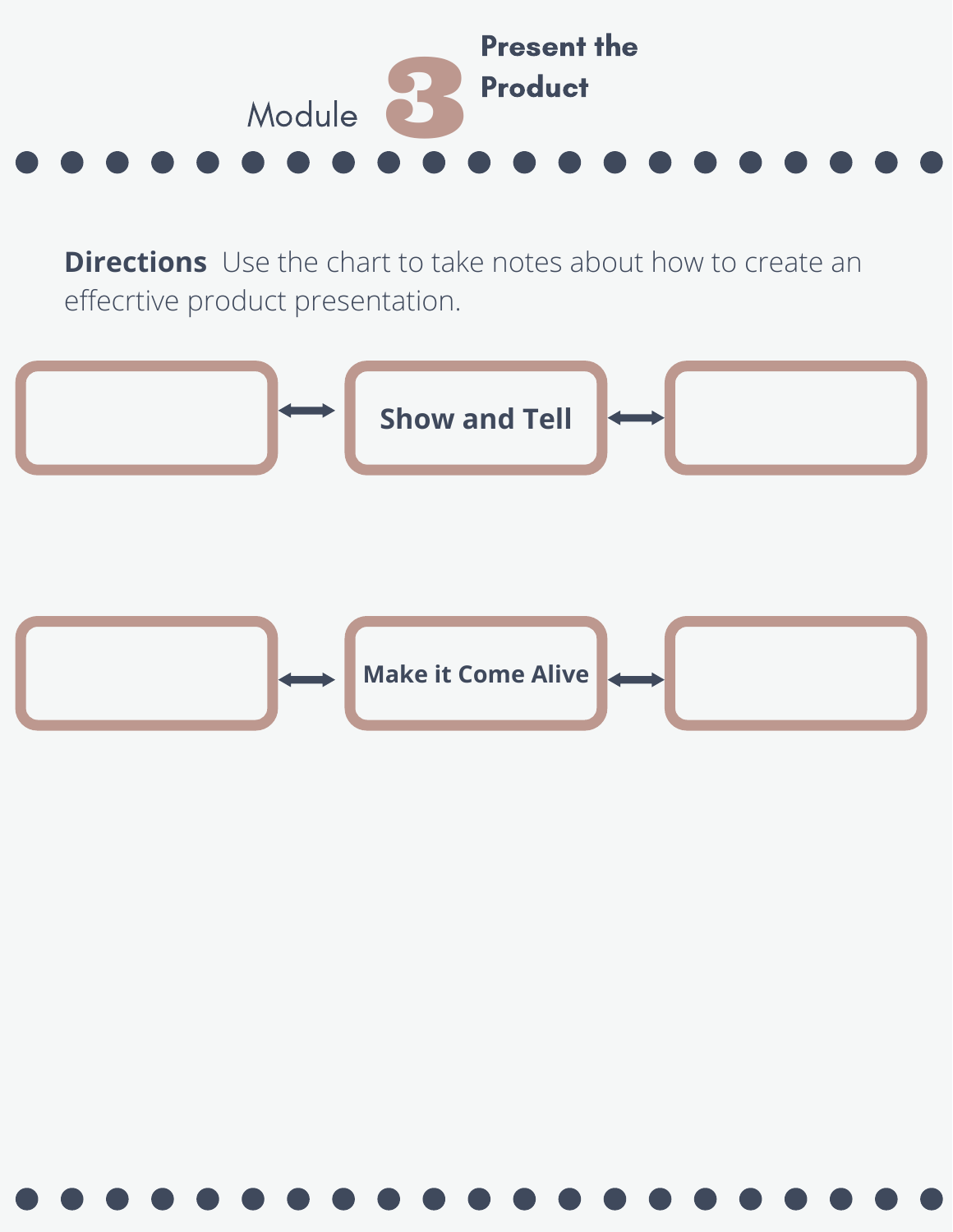

**Directions** Use the chart to take notes about ways to handle objections.

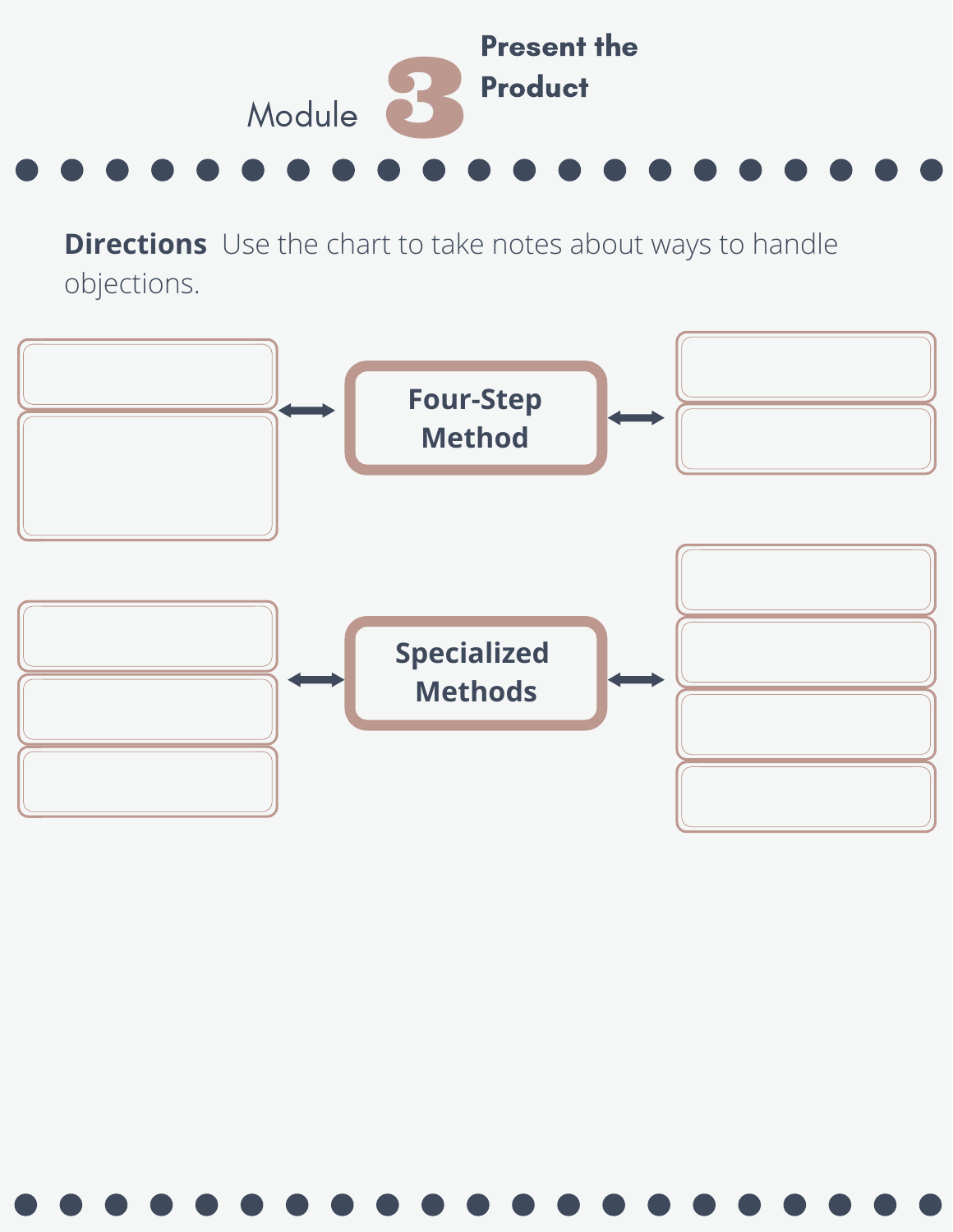

**Directions** Use this graphic organizer to provide details about product presentation techniques.

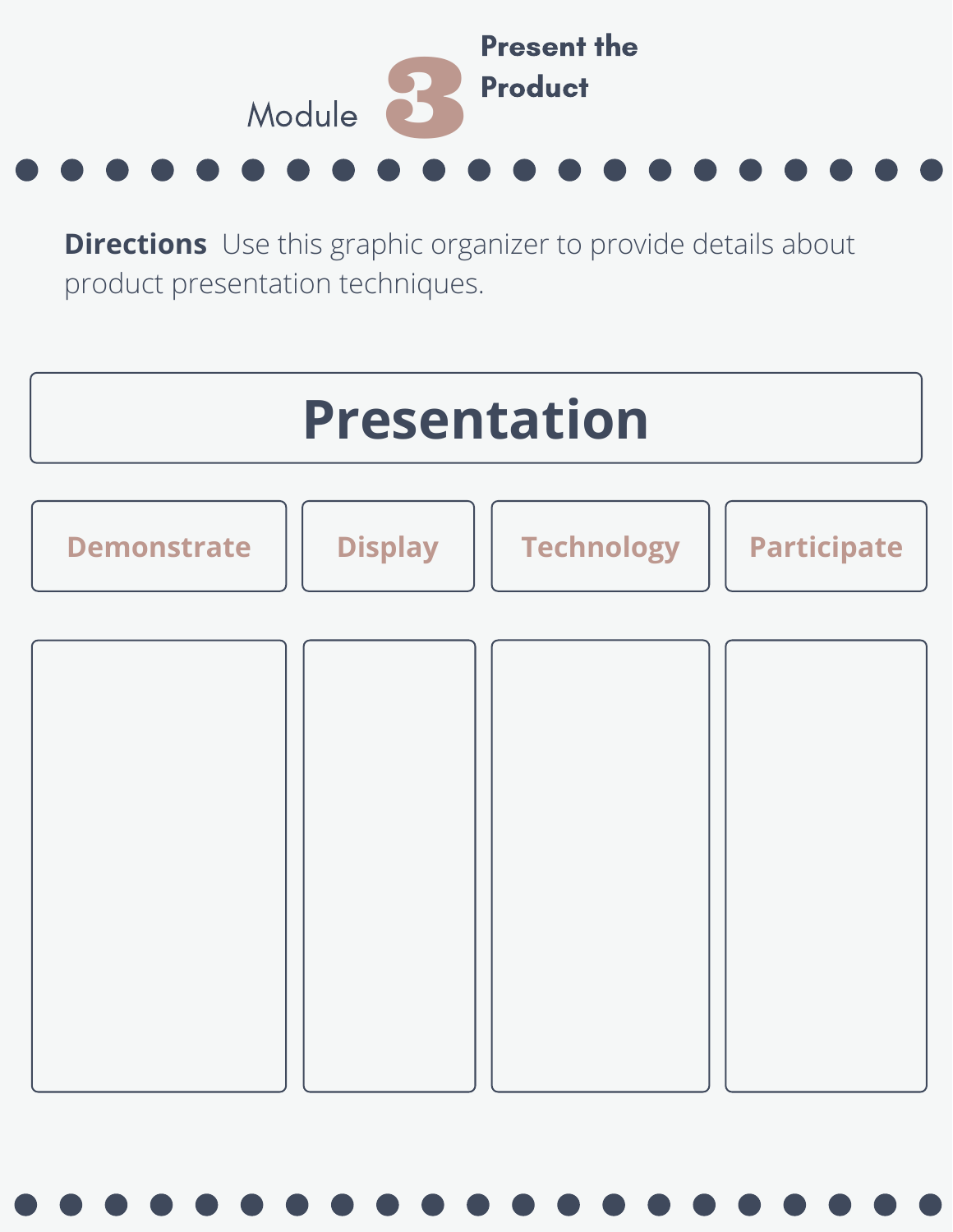

**Directions** Use the spaces below to list examples of sales aids.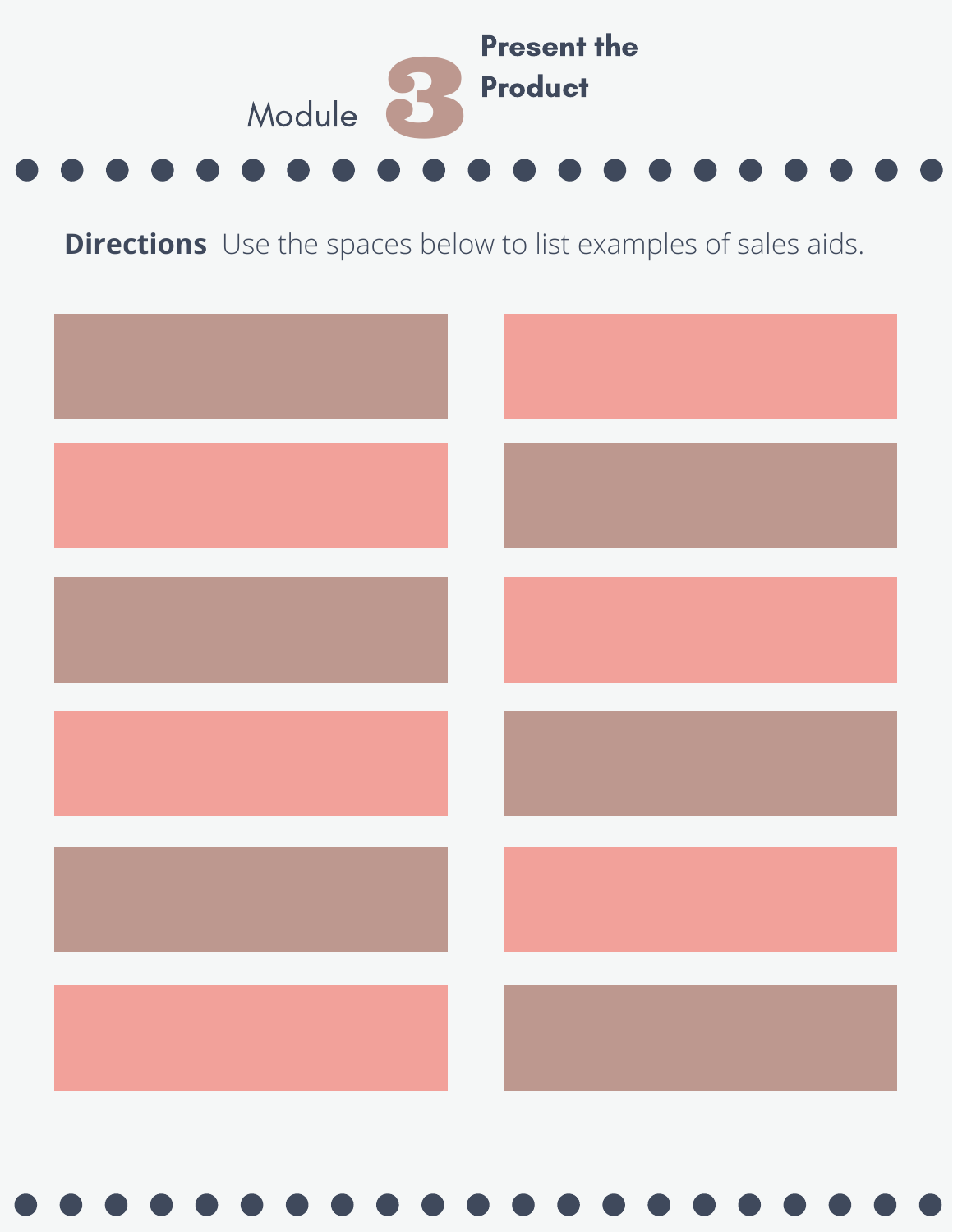

**Directions** Use the spaces below to provide potential customer objections.

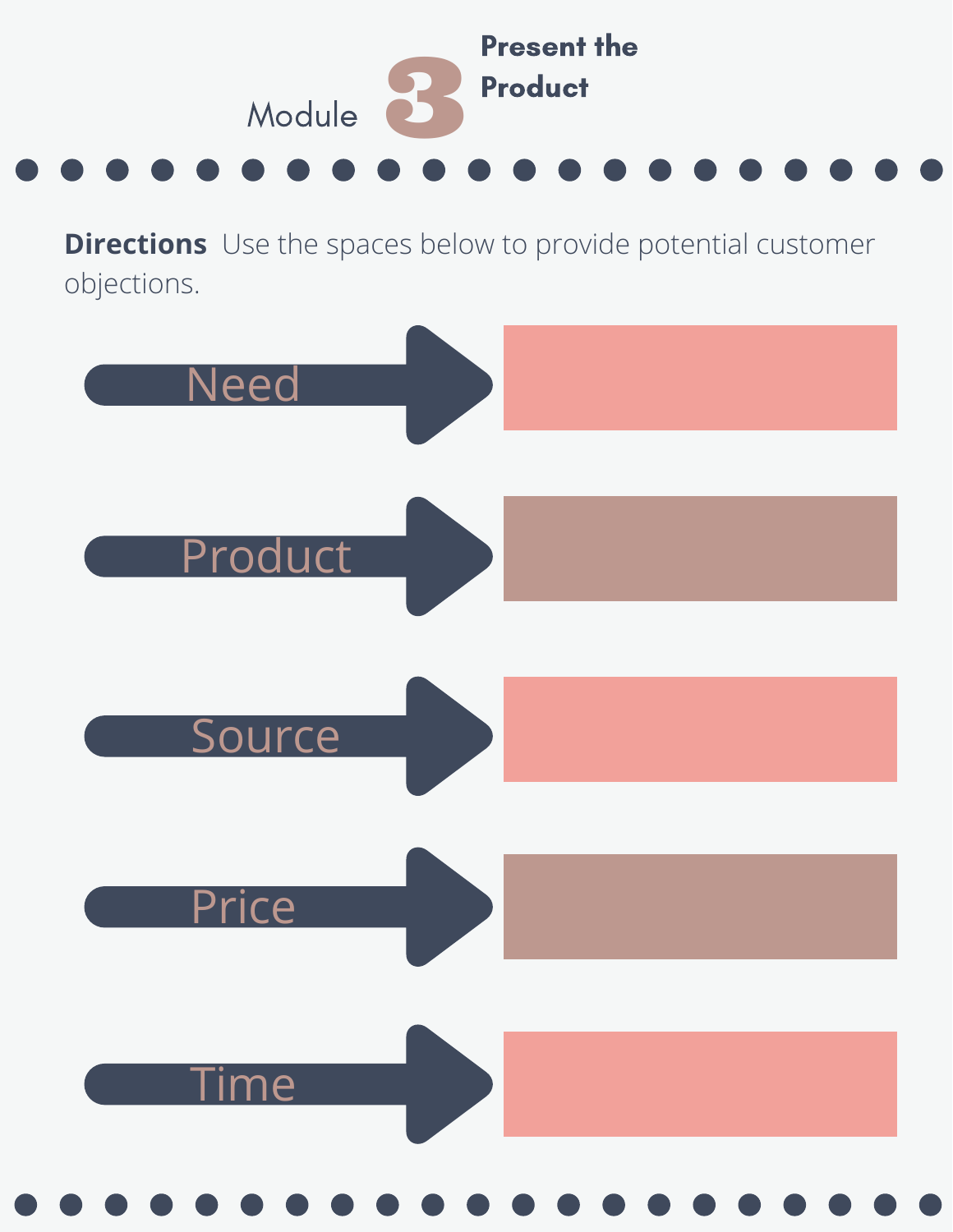

**Directions** Use the spaces below to describe methods for answering objections.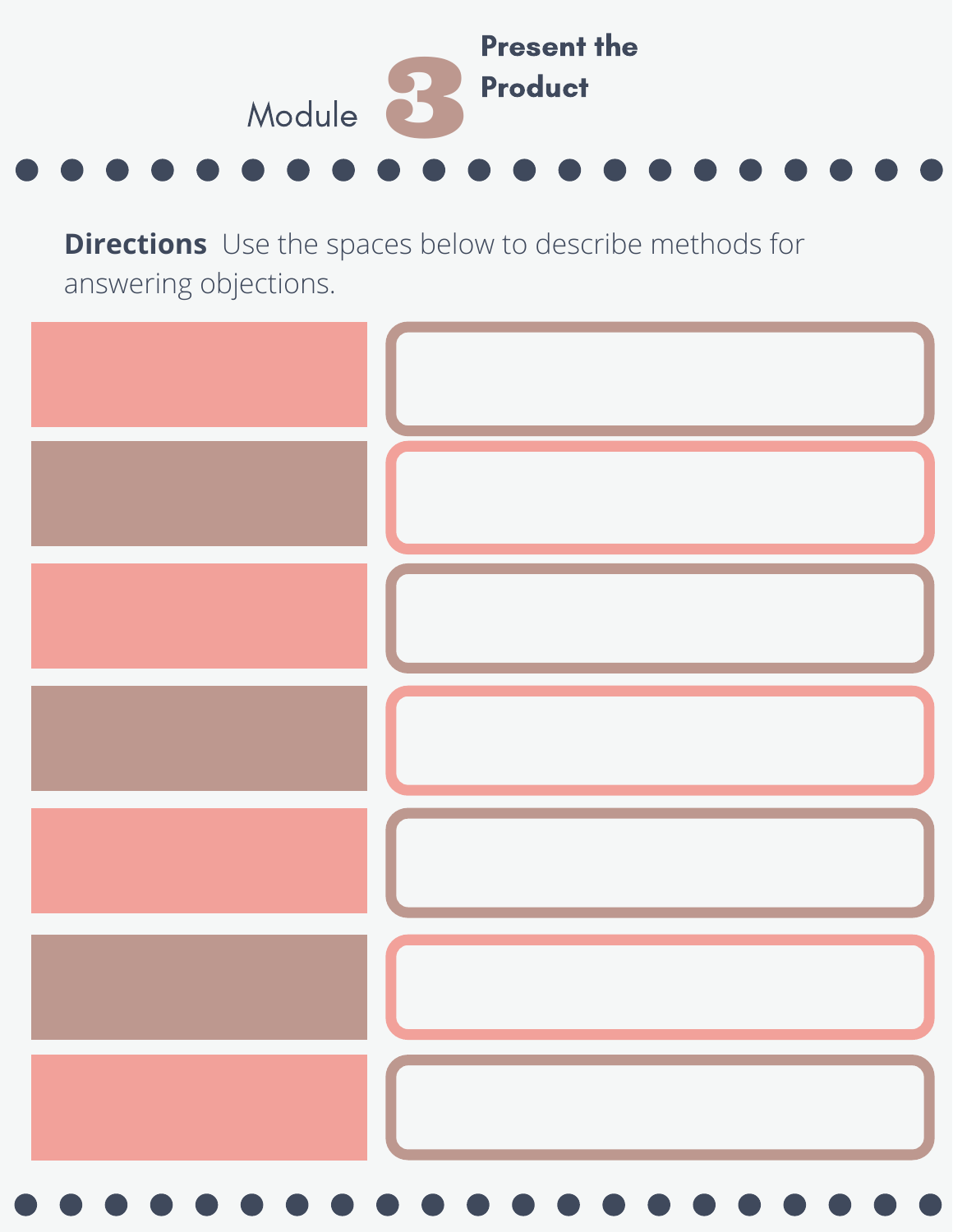

**Directions** As the trainer presents, write notes, facts, and main ideas in the Note Taking column. Write keywords and short phrases in the Cues column. Then summarize the section in the Summary box.

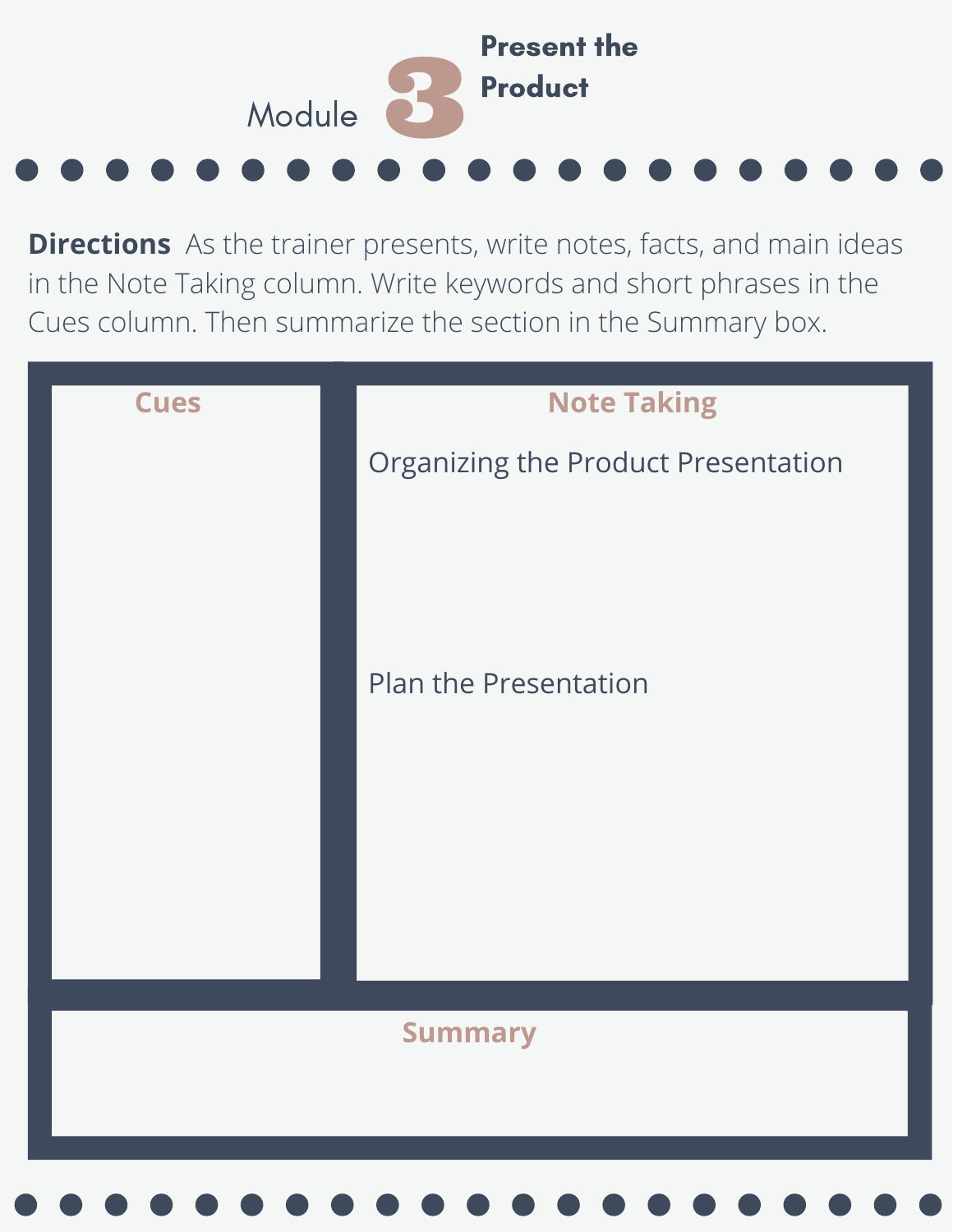

**Directions** As the trainer presents, write notes, facts, and main ideas in the Note Taking column. Write keywords and short phrases in the Cues column. Then summarize the section in the Summary box.

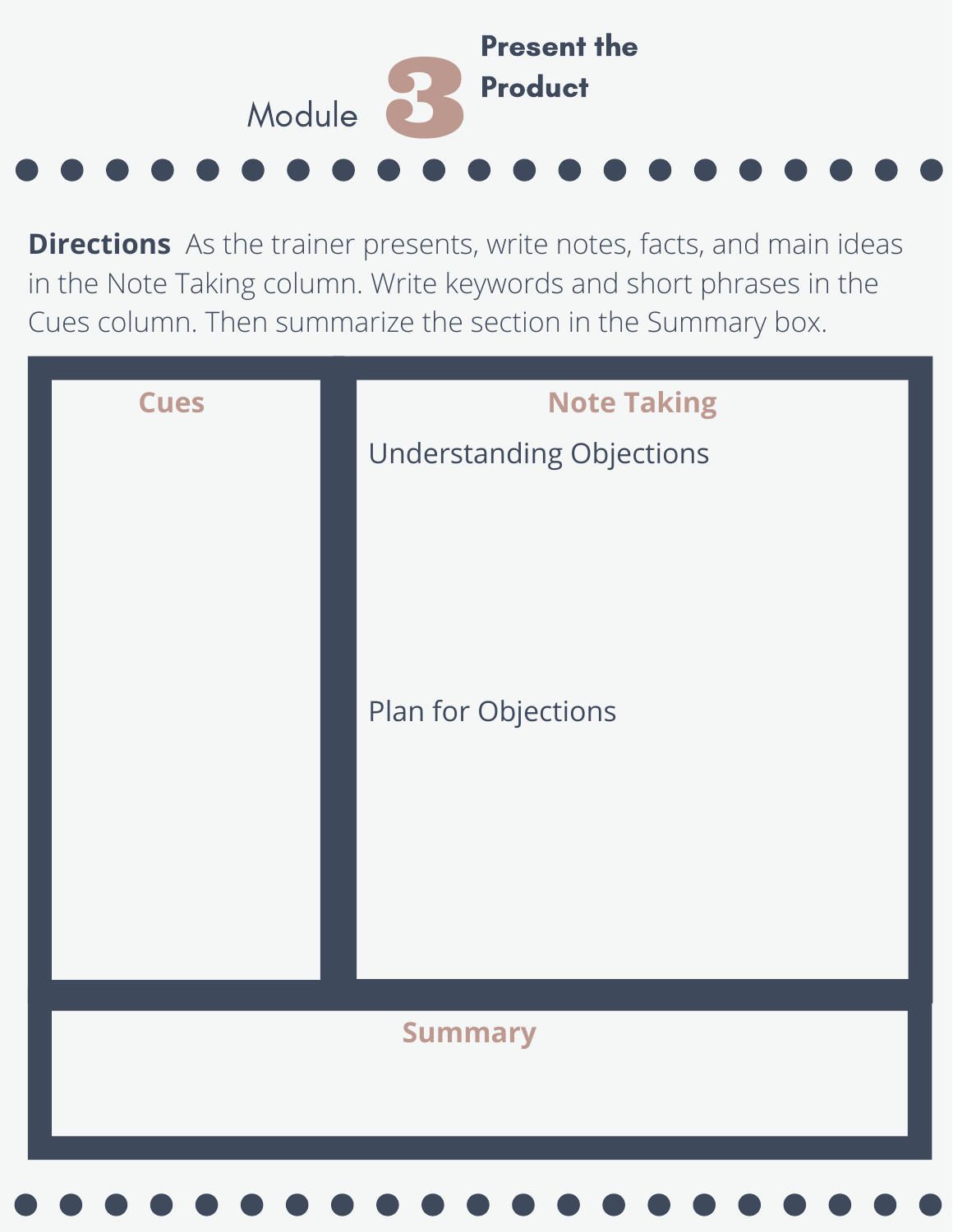

#### **Vocabulary Terms**

**Laymen's Terms:** Words that the average customer can understand.

**Objection:** A concern, hesitation, doubt, complaint, or other reason a customer has for not making a purchase.

**Excuse:** A reason given when a customer has no intention of buying in retail-sales situations.

**Objection Analysis Sheet:** A document that lists common objections and possible responses to them.

**Substitution Method:** Recommending a different product that would still satisfy the customer's needs.

**Boomerang Method:** A method of answering objections by bringing the objection back to the customer as a selling point.

**Superior-Point Method:** A technique of overcoming objections by acknowledging objections as valid, yet still offsetting them with other features and benefits.

**Third-Party Method:** A technique that involves using another customer or neutral person who can give a testimonial about the product.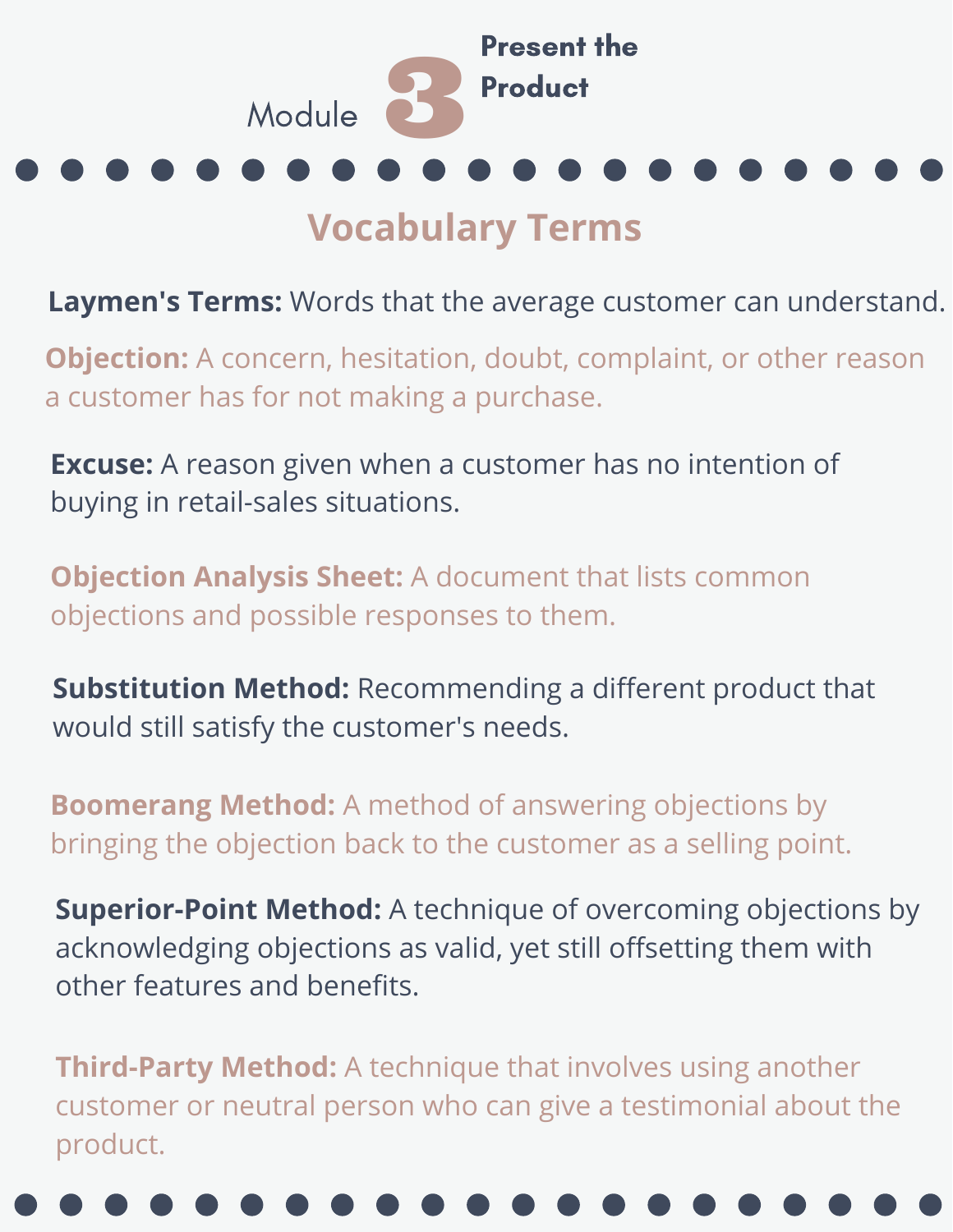

- Show the medium-priced item so you can go up in price or down in price once you get feedback from the customer.
- After giving a basic demonstration, have the customer use the product. Give directions and have the customer follow them so they can see and feel how the product operates.
- To sell fresh bread and pastries to a restaurant, you must have the customer taste the products.
- Excuses are reasons given when a customer has no intention of buying; while objections are concerns, hesitations, doubts, or other honest reasons for not making a purchase.
- To prepare for objections, you can prepare an objection-analysis sheet which lists common objections and possible responses to those objections.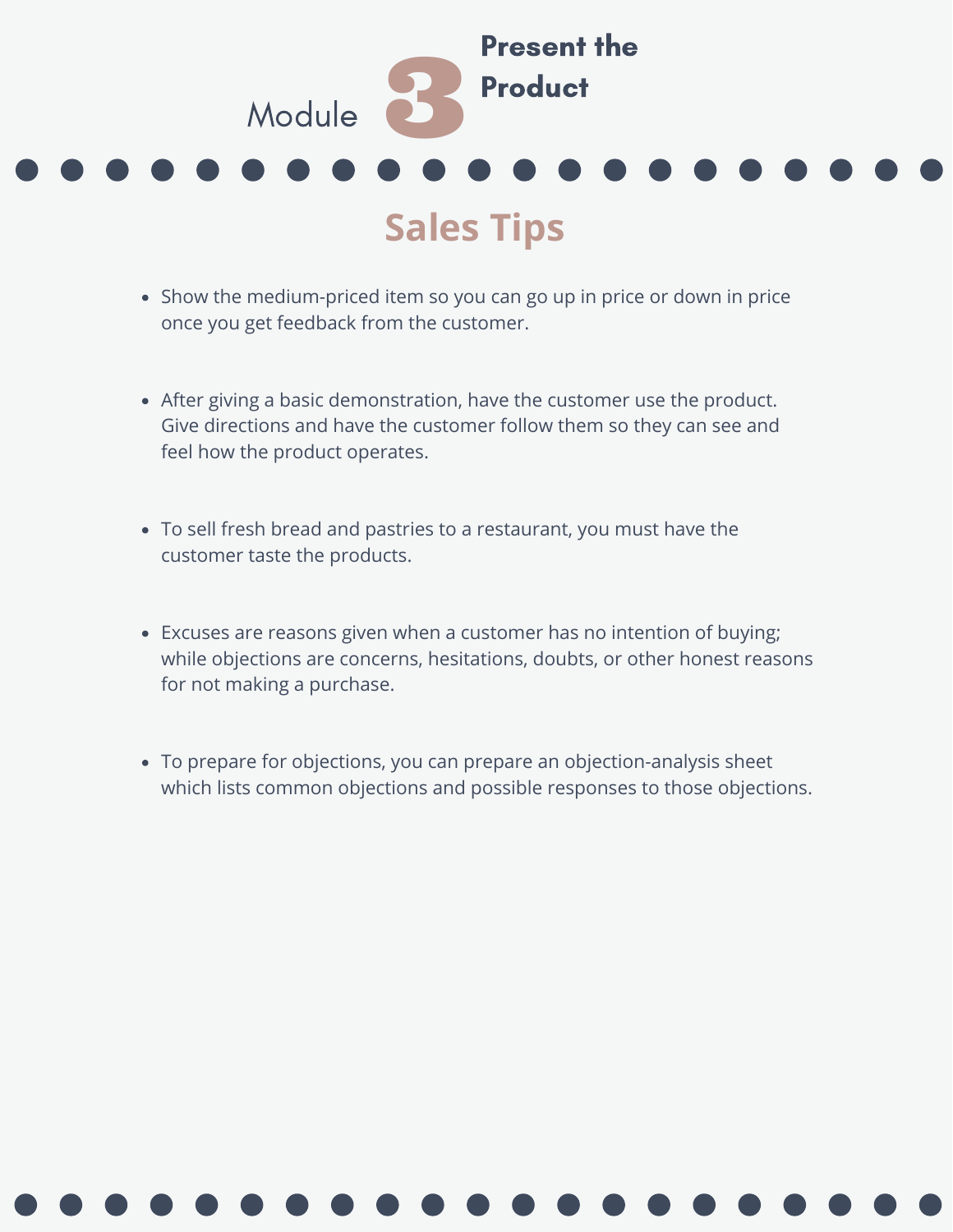

#### **Apply Your Knowledge**

**Part I. Directions** With your table group, plan a product presentation for a Sharp Digital Viewcam. Write exactly what you would say and do to present the product features listed below.

*Product Features: Dimensions, (W X H X D inches) 16.2 X 3.8 X 2.0, and approximate weight, 1.2 pounds, without tape or battery.*

**Part II. Directions** Write two questions to determine the customer's previous experience with the Sharp Digital Viewcam.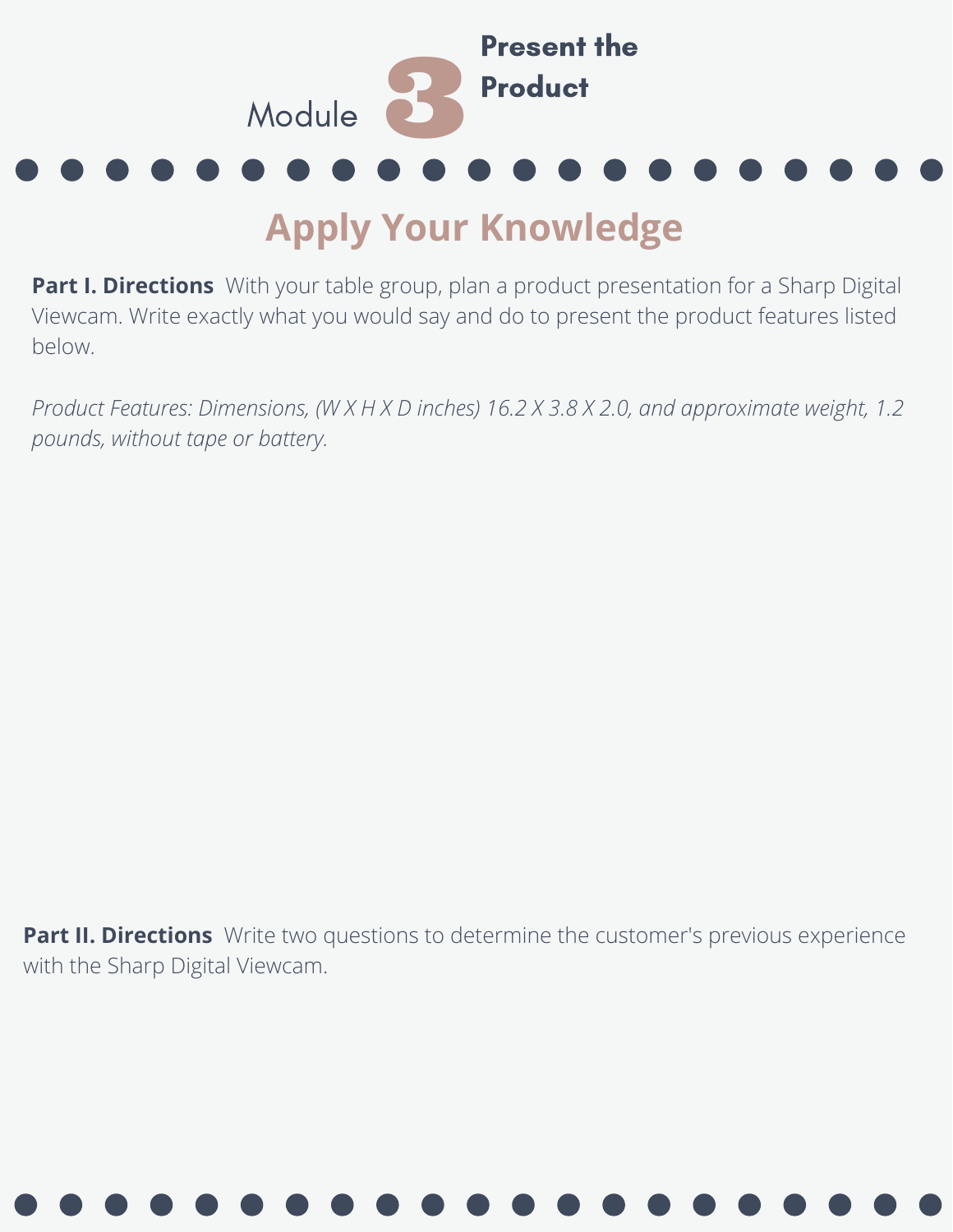

#### **Apply Your Knowledge**

**Part III. Directions** For each customer objection, below, write a salesperson's response using the indicated method.

**Objection:** "This jacket is so thin. It can't possibly keep out the rain." **Response:** *(Use the demonstration method.)*

**Objection:** "I like this jacket, but I'm not sure my daughter really needs all of its features. She just needs a jacket to wear to school." **Response:** *(Use the boomerang method.)*

**Nonverbal Objection:** The customer has a skeptical look in his face when you tell him how easy it is to pack up the jacket into a pouch. **Response:** *(Use the denial method.)*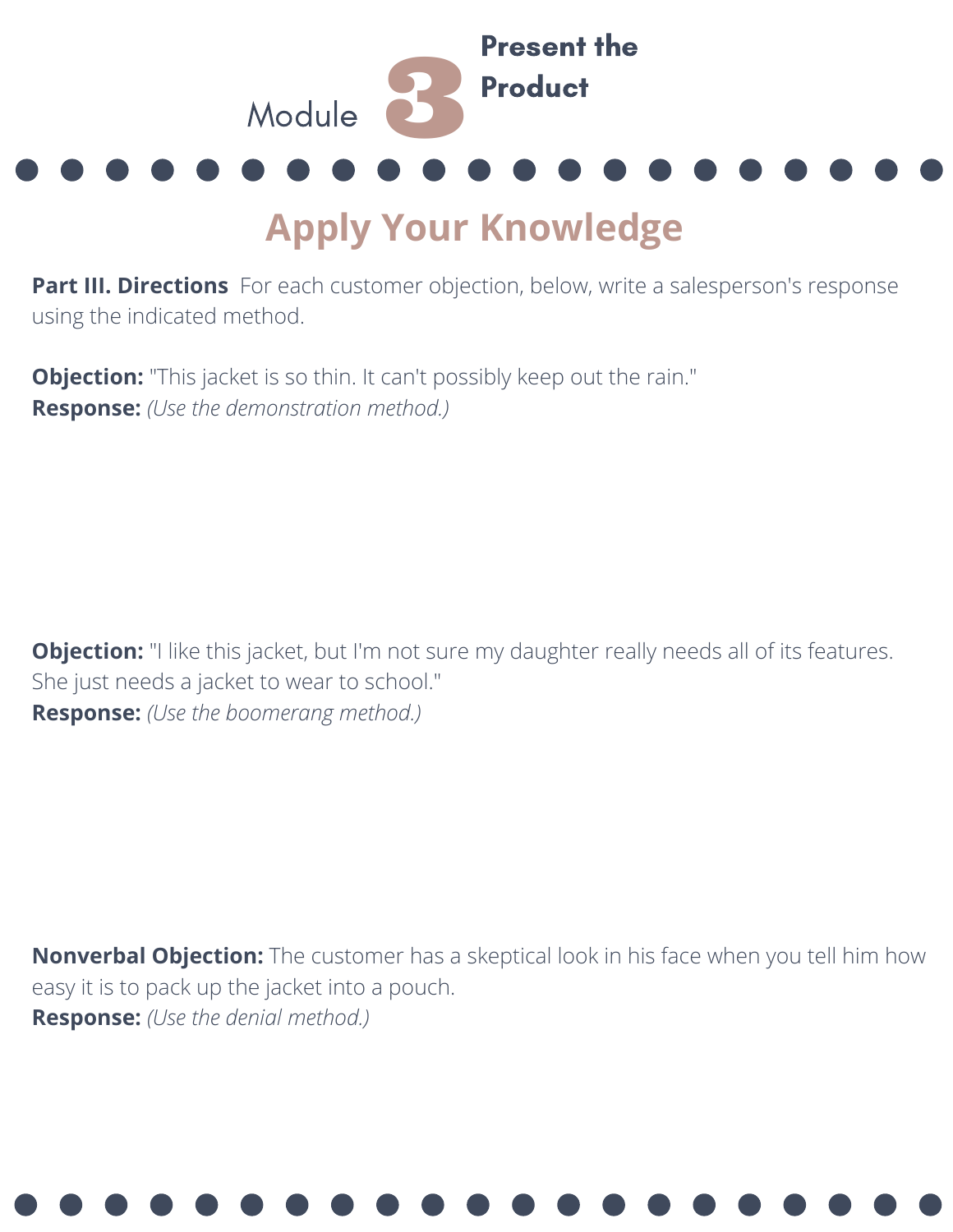

**Directions** Write a sentence or two reflecting on the questions below regarding what you have learned about presenting the product stage of the sales process.

1.How are objections different from excuses?

2. Why should you welcome objections in the sales process?

3. What are the five buying decisions on which common objections are based?

4. What is the four-step method for handling customer objections?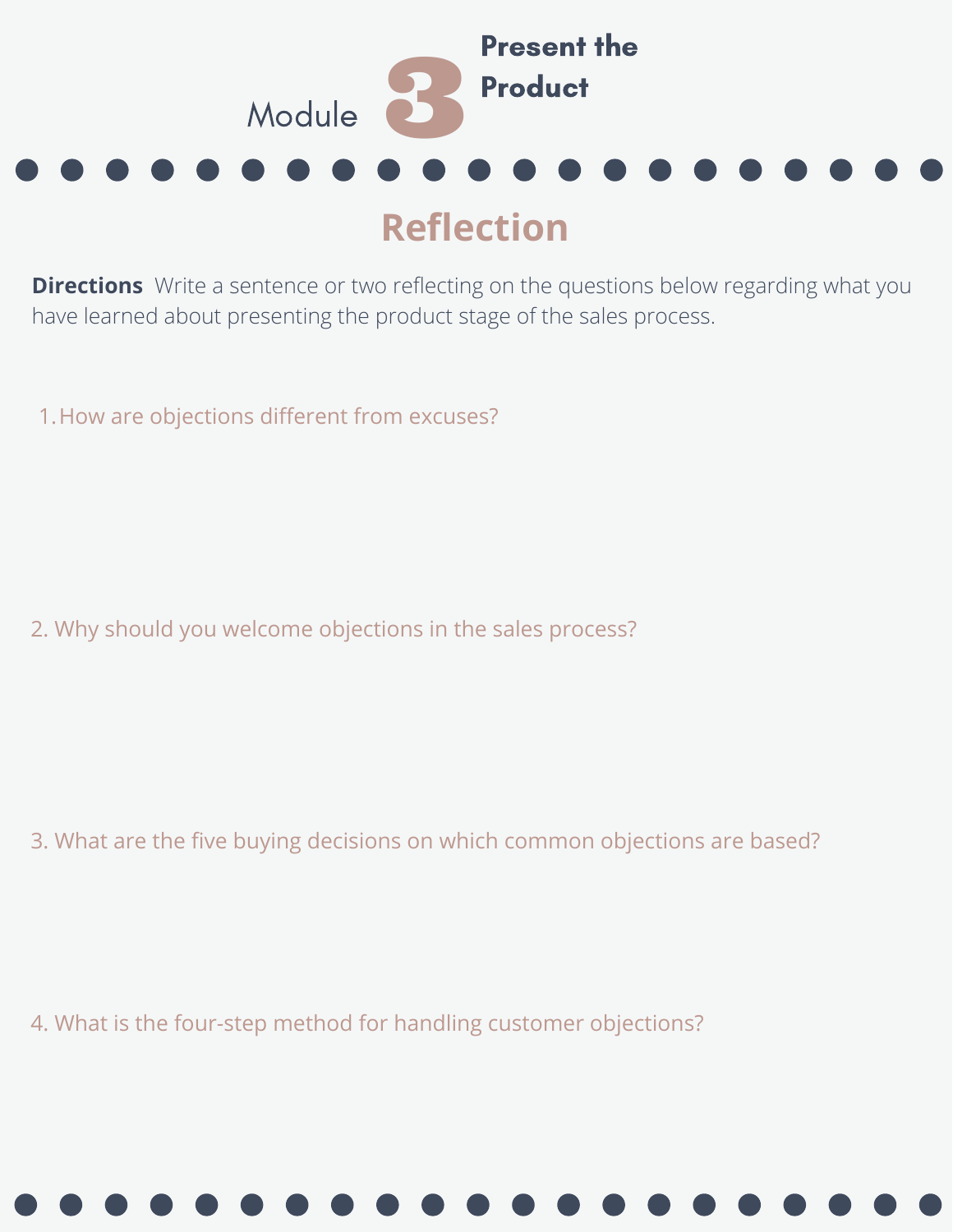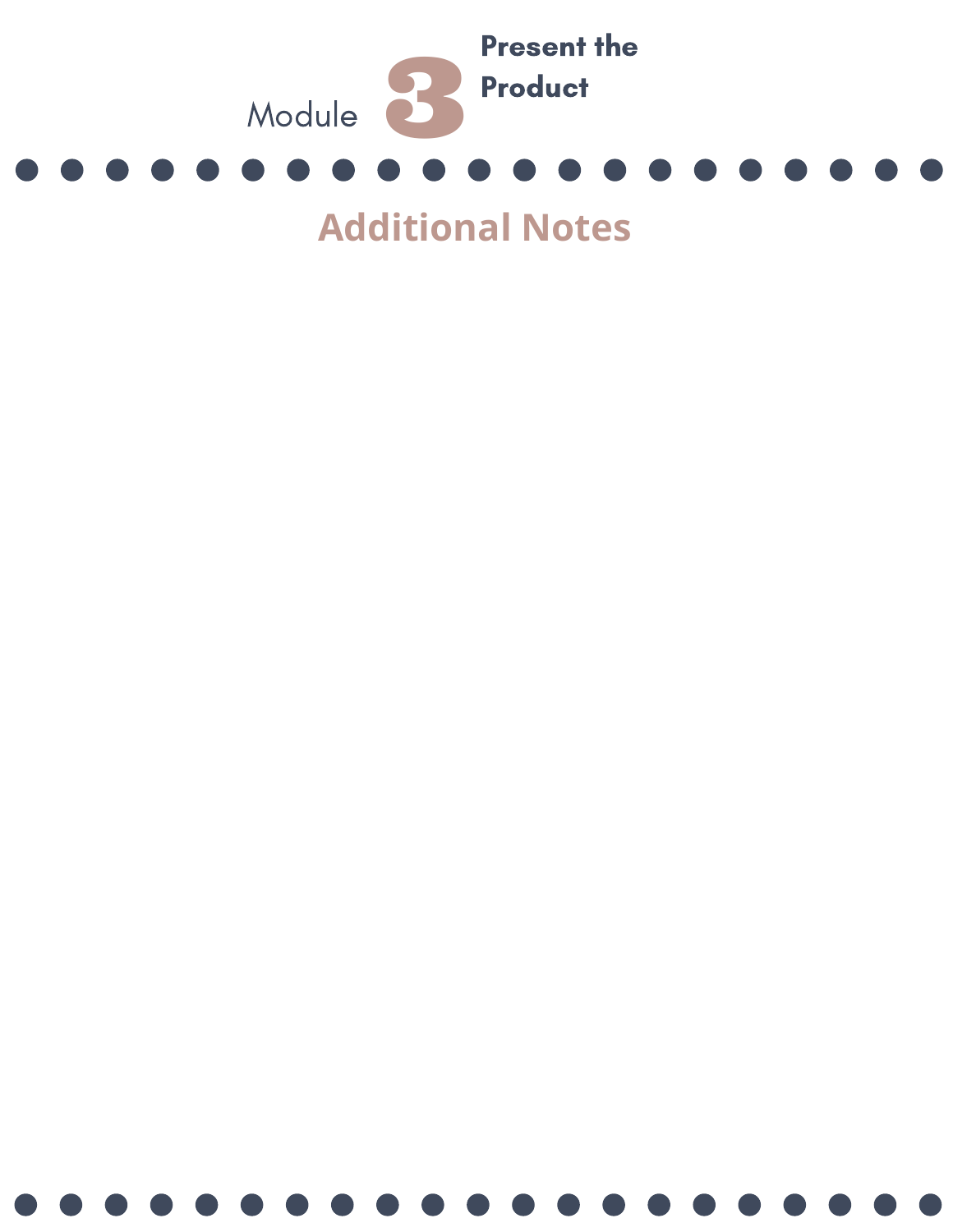

### **Additional Resources**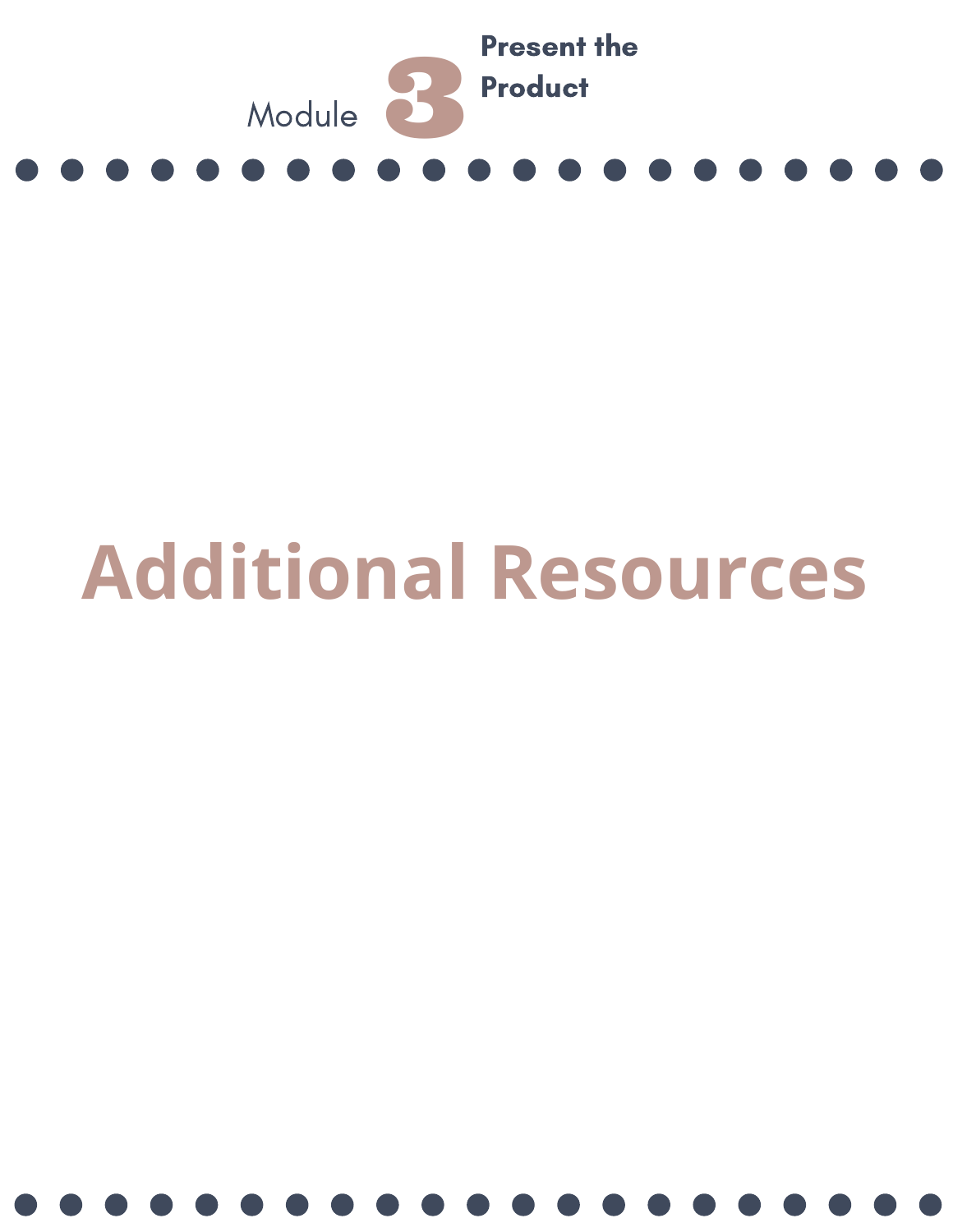# Feature/Benefit Chart

| <b>Features</b> | <b>Benefits</b> |
|-----------------|-----------------|
|                 |                 |
|                 |                 |
|                 |                 |
|                 |                 |
|                 |                 |
|                 |                 |
|                 |                 |